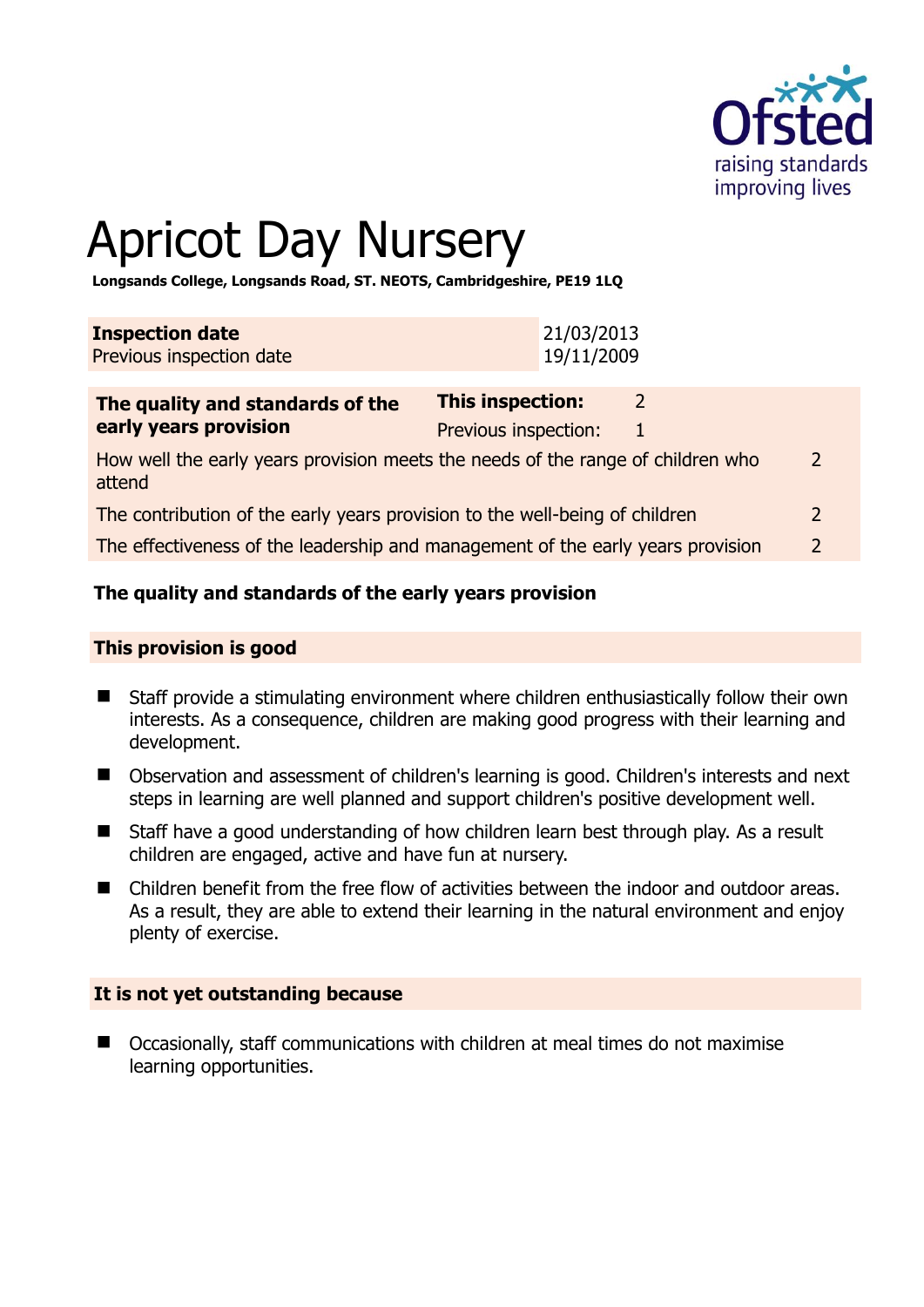# **Information about this inspection**

Inspections of registered early years provision are:

- $\bullet$  scheduled at least once in every inspection cycle the current cycle ends on 31 July 2016
- scheduled more frequently where Ofsted identifies a need to do so, for example where provision was previously judged inadequate
- **•** brought forward in the inspection cycle where Ofsted has received information that suggests the provision may not be meeting the legal requirements of the Early Years Foundation Stage or where assessment of the provision identifies a need for early inspection
- **•** prioritised where we have received information that the provision is not meeting the requirements of the Early Years Foundation Stage and which suggests children may not be safe
- scheduled at the completion of an investigation into failure to comply with the requirements of the Early Years Foundation Stage.

The provision is also registered on the voluntary and compulsory parts of the Childcare Register. This report includes a judgment about compliance with the requirements of that register.

# **Inspection activities**

- $\blacksquare$  The inspector observed activities in the nursery and in the gardens.
- $\blacksquare$ The inspector held a meeting with managers and spoke with children and staff at appropriate times throughout the inspection.
- The inspector took the views of parents and carers into account.
- **E** evidence of suitability of staff working within the nursery, the provider's self-The inspector looked at children's assessment records, planning documentation, evaluation form and a range of other documentation.

#### **Inspector**

Jacqueline Baker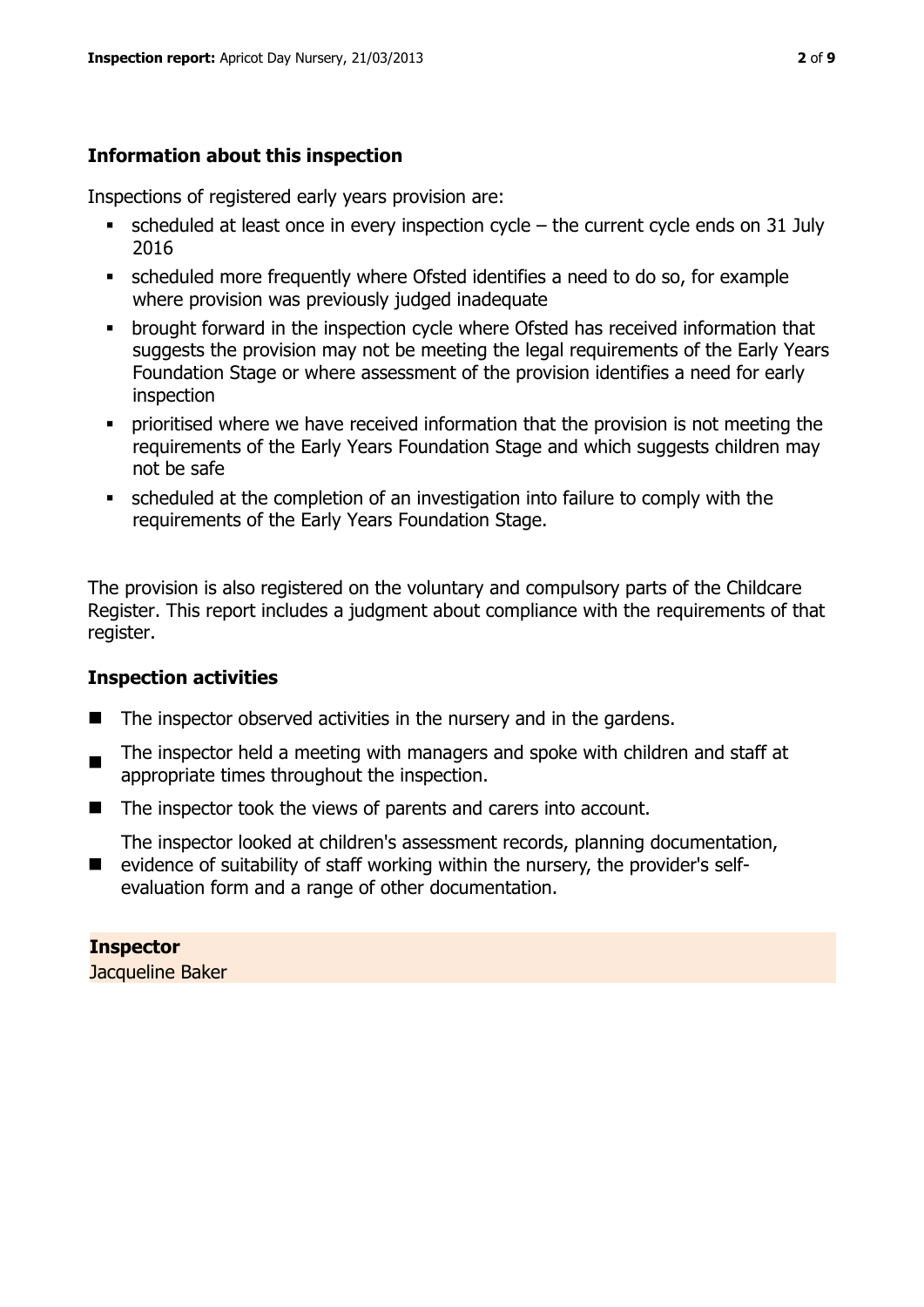#### **Full Report**

#### **Information about the setting**

Apricot Day Nursery is owned and managed by Sunhill Daycare (Europe) Limited. It has been operating since 1991 and is located in a purpose built building in the grounds of Longsands College, St Neots, Cambridgeshire. Children have access to four group rooms and several enclosed outdoor play areas.

Opening times are from 7.30am to 6.30pm each weekday all year round with the exception of bank holidays and one week at Christmas. The nursery is registered on the Early Years Register and the compulsory and voluntary parts of the Childcare Register. Children attend for a variety of sessions and currently there are 79 children on roll. The nursery provides support for children who are learning English as a second language.

The nursery employs 17 members of staff and a nursery cook. 11 members of staff have appropriate early years qualifications at level three or above. One member of staff is qualified to level two.

#### **What the setting needs to do to improve further**

#### **To further improve the quality of the early years provision the provider should:**

■ maximise opportunities at meal times to strengthen children's communication and critical thinking skills by; following children's lead in conversations and thinking about things together; using open questions with many possible answers.

#### **Inspection judgements**

#### **How well the early years provision meets the needs of the range of children who attend**

Staff provide an interesting and stimulating environment where children are encouraged to explore and learn successfully through play. As a consequence, children are busy, active and motivated to learn. All children and babies take full advantage of the free flow of activities to the outside areas where even the youngest children enjoy learning and investigating. For example, children load buckets with compost, stones and twigs and deposit everything in a suitable area where they proceed to construct a nest. This not only demonstrates children's explorations into ways of transporting and handling different materials but also helps them to learn about weight and capacity.

Staff ensure that the environment fosters children's growing literacy skills well, by including meaningful text on displays and providing well stocked book boxes in every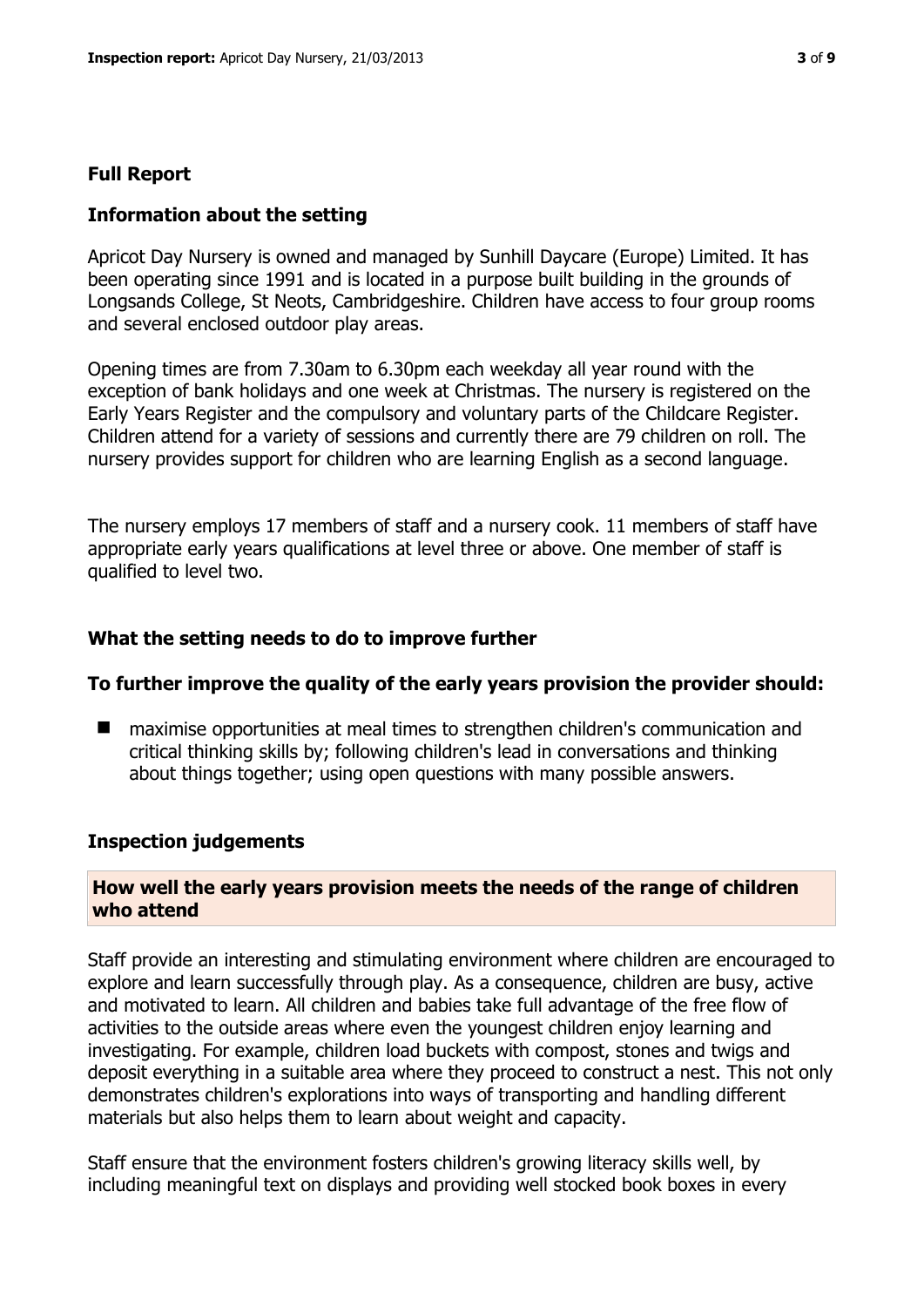room. As a consequence, children readily choose their favourite book and take it to staff to read with them. Children have opportunities to practice early writing skills by accessing activities both inside and in the outside areas. For example, chalk boards attached to the garden fence attracts children's attention and sustains their concentration for a considerable time as they draw and make marks. This means that children are already making good progress in gaining the key skills needed in their next steps in learning.

Staff interactions with children are good and generally promote children's learning well. However, occasionally during meal times staff do not maximise opportunities to improve children's learning and communication skills. For example, by following children's lead in conversations and using open questioning. Nevertheless, children are generally confident talkers who are able to convey their wants and needs. Staff promote babies speech by repeating their utterances and praising their efforts to talk. As a result babies are confident to try their new skill and their self-esteem boosted.

Staff observe children carefully and use their assessments of children's learning to plan challenging and interesting experiences for each child. Therefore, children are making good, and in some cases, better than expected progress towards their learning goals. Partnerships with parents are strong. They make good contribution to children's initial assessments and frequently share information about children's learning and interests at home. This means that staff are able to extend children's learning further by planning activities that stimulate children's curiosity.

# **The contribution of the early years provision to the well-being of children**

The well-established key person system means that children quickly form strong attachments and their well-being is successfully promoted. Key staff work hard to develop strong relationships with parents and gain a secure understanding of individual children's care needs. Staff diligently record and share with parents the details of children's care and activities during the day. This ensures there is a consistent and coordinated approach to meeting both babies and children's needs. Staff are deployed well throughout the nursery and generally know when and how to effectively promote children's well-being and selfconfidence. Staff place a high priority on supporting children's positive behaviour and as a result children behave well at the nursery.

The environment is stimulating, well-resourced and offers plenty of opportunities for children to make positives steps in their all-round development. Outside areas, especially the front garden, enable children to fully explore the natural environment, stimulate their sensory development and take part in physical activities. For example, children climb over small wooden frames, balance on logs and experiment with water courses. This means that children are not only enjoying exercise and fresh air but they are also learning how to take risks and keep themselves from harm. Nutritious meals and snacks further supports children's understanding of good health. Staff encourage children to be as independent as possible and as a result children are competent at managing their personal needs relative to their ages. Good strategies are in place to support children in their transition to the setting's partner pre-school. For example, key staff accompany children for visits and their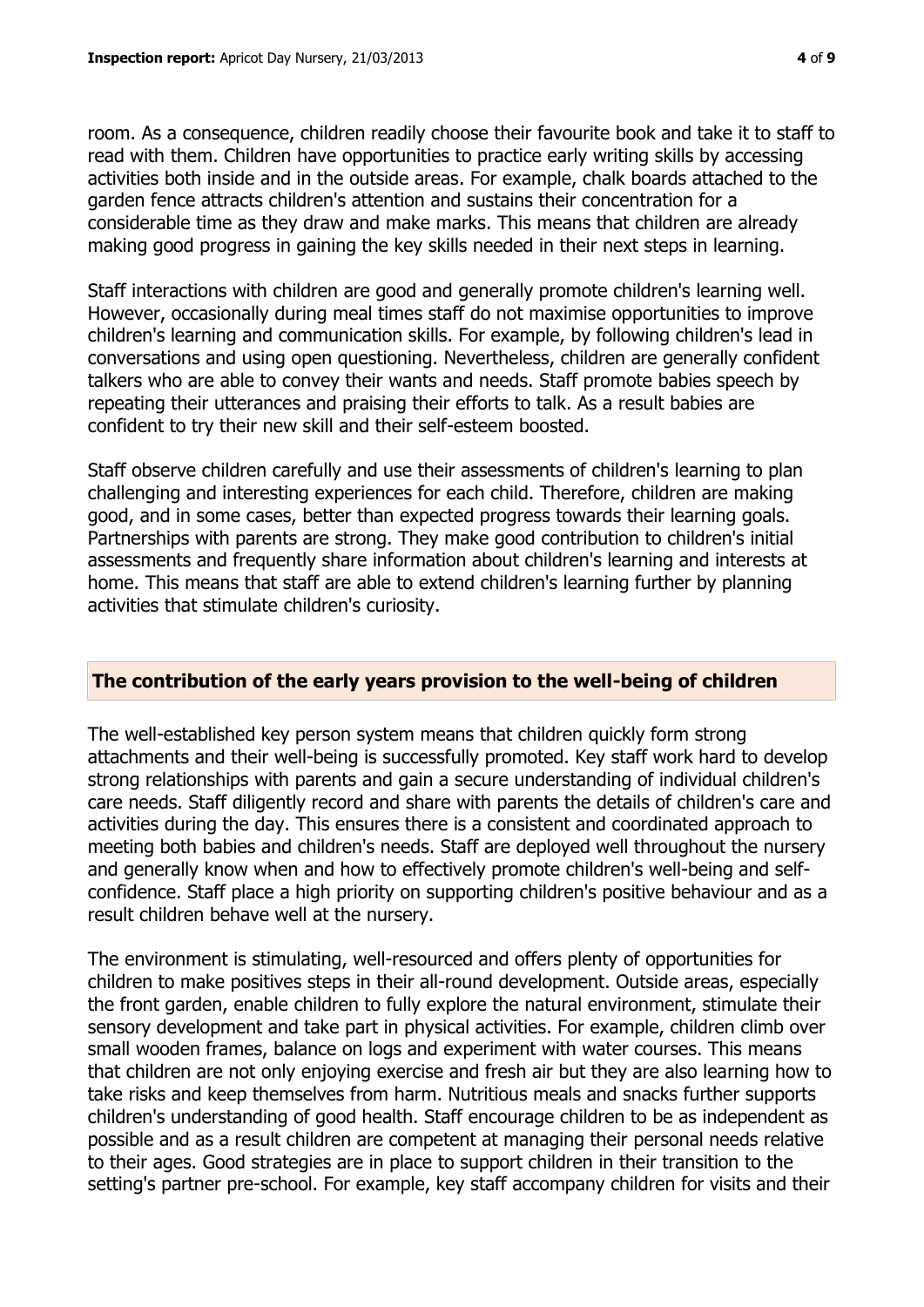first few sessions to ensure that children are well supported and have every opportunity to progress well in their future learning.

### **The effectiveness of the leadership and management of the early years provision**

The leadership and management of the nursery is good. Managers have fully embraced the self-evaluation process and as a consequence have clearly identified areas of strength and areas for development. The opinions of staff, parents and children have been captured and therefore children's improvements over time remain a high priority. Managers and staff have a good understanding of their responsibilities in meeting the learning and development requirements of the Statutory Framework for the Early Years Foundation Stage. Monitoring of educational programmes and planning and assessment are thorough and ensure that children can experience a broad range of activities to help them progress to the early learning goals.

Partnerships with parents are good. Daily discussions, newsletters and access to the nursery website all contribute well to the working relationship and meeting the needs of the children. Parents offer very positive feedback about the nursery and especially value the stimulating environment where their children are able to investigate, explore and follow their own interests. Partnerships with external agencies and other providers are effective and mean that children benefit from and receive the support they need.

Managers and staff have a good knowledge and understanding of the safeguarding and welfare requirements of the Statutory Framework for the Early Years Foundation Stage and know how to identify and report concerns they may have about a child in their care. Policies and procedures are effective and mean that children are as safe as possible when at the nursery. Recruitment procedures are thorough and together with background checks, good performance management procedures and team meetings means that staff remain suitable for their role. Staff are keen to improve their skills and knowledge by attending further training opportunities and as a result children benefit from current practise that supports their learning and development well.

#### **The Childcare Register**

| The requirements for the compulsory part of the Childcare Register are | Met |
|------------------------------------------------------------------------|-----|
| The requirements for the voluntary part of the Childcare Register are  | Met |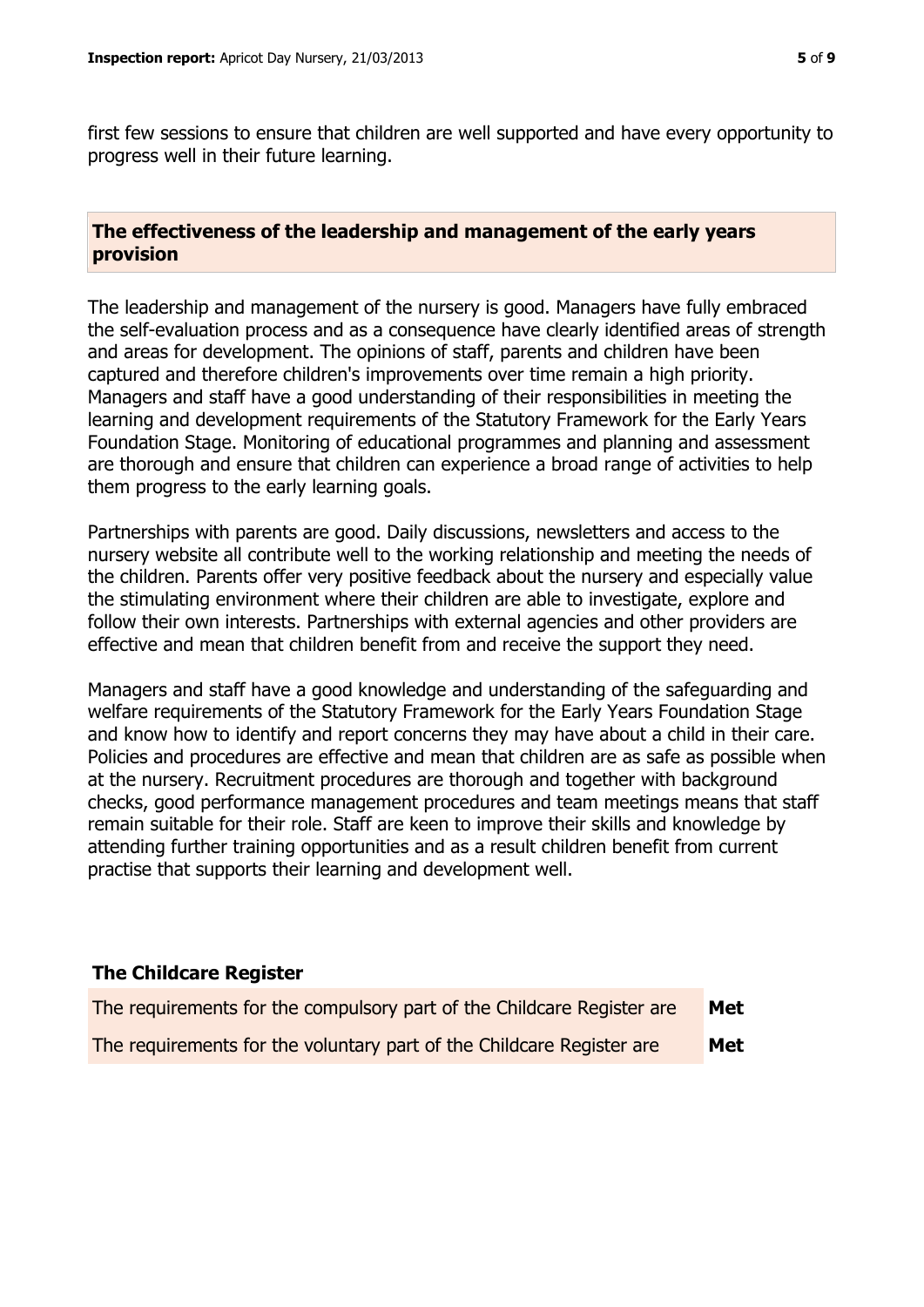# **What inspection judgements mean**

# **Registered early years provision**

| <b>Grade</b> | <b>Judgement</b> | <b>Description</b>                                                                                                                                                                                                                                                                                                                                                                 |
|--------------|------------------|------------------------------------------------------------------------------------------------------------------------------------------------------------------------------------------------------------------------------------------------------------------------------------------------------------------------------------------------------------------------------------|
| Grade 1      | Outstanding      | Outstanding provision is highly effective in meeting the needs<br>of all children exceptionally well. This ensures that children are<br>very well prepared for the next stage of their learning.                                                                                                                                                                                   |
| Grade 2      | Good             | Good provision is effective in delivering provision that meets<br>the needs of all children well. This ensures children are ready<br>for the next stage of their learning.                                                                                                                                                                                                         |
| Grade 3      | Satisfactory     | Satisfactory provision is performing less well than expectations<br>in one or more of the key areas. It requires improvement in<br>order to be good.                                                                                                                                                                                                                               |
| Grade 4      | Inadequate       | Provision that is inadequate requires significant improvement<br>and/or enforcement action. The provision is failing to give<br>children an acceptable standard of early years education and/or<br>is not meeting the safeguarding and welfare requirements of<br>the Early Years Foundation Stage. It will be inspected again<br>within 12 months of the date of this inspection. |
| Met          |                  | The provision has no children on roll. The inspection judgement<br>is that the provider continues to meet the requirements for<br>registration.                                                                                                                                                                                                                                    |
| Not met      |                  | The provision has no children on roll. The inspection judgement<br>is that the provider does not meet the requirements for<br>registration.                                                                                                                                                                                                                                        |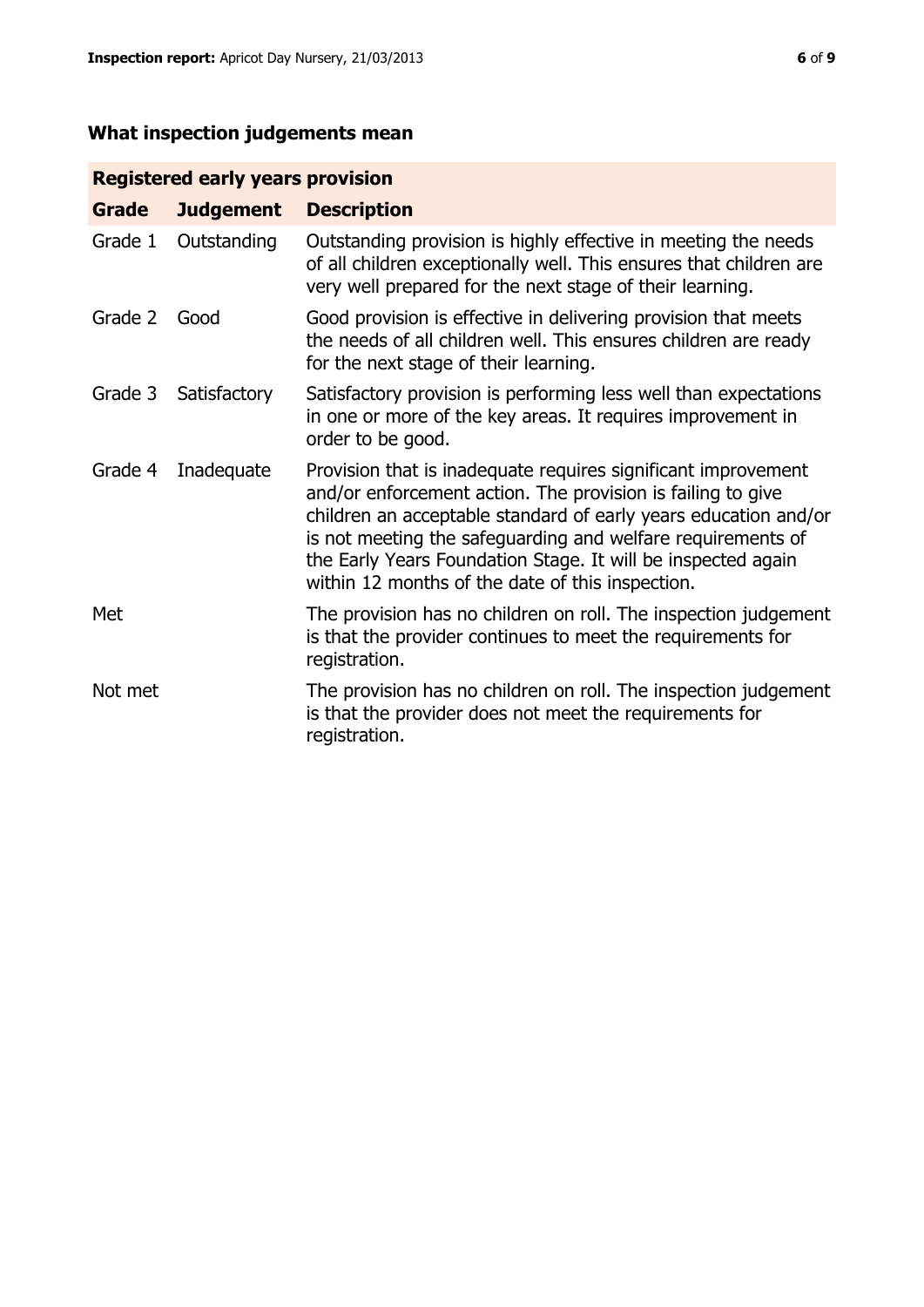## **Inspection**

This inspection was carried out by Ofsted under sections 49 and 50 of the Childcare Act 2006 on the quality and standards of provision that is registered on the Early Years Register. The registered person must ensure that this provision complies with the statutory framework for children's learning, development and care, known as the Early Years Foundation Stage.

# **Setting details**

| Unique reference number       | EY352812                         |
|-------------------------------|----------------------------------|
| <b>Local authority</b>        | Cambridgeshire                   |
| <b>Inspection number</b>      | 907745                           |
| <b>Type of provision</b>      |                                  |
| <b>Registration category</b>  | Childcare - Non-Domestic         |
| Age range of children         | $0 - 17$                         |
| <b>Total number of places</b> | 47                               |
| Number of children on roll    | 72                               |
| <b>Name of provider</b>       | Sunhill Daycare (Europe) Limited |
| Date of previous inspection   | 19/11/2009                       |
| <b>Telephone number</b>       | 01480 471 857                    |

Any complaints about the inspection or the report should be made following the procedures set out in the guidance *'Complaints procedure: raising concerns and making complaints* about Ofsted', which is available from Ofsted's website: www.ofsted.gov.uk. If you would like Ofsted to send you a copy of the guidance, please telephone 0300 123 4234, or email enquiries@ofsted.gov.uk.

# **Type of provision**

For the purposes of this inspection the following definitions apply:

Full-time provision is that which operates for more than three hours. These are usually known as nurseries, nursery schools and pre-schools and must deliver the Early Years Foundation Stage. They are registered on the Early Years Register and pay the higher fee for registration.

Sessional provision operates for more than two hours but does not exceed three hours in any one day. These are usually known as pre-schools, kindergartens or nursery schools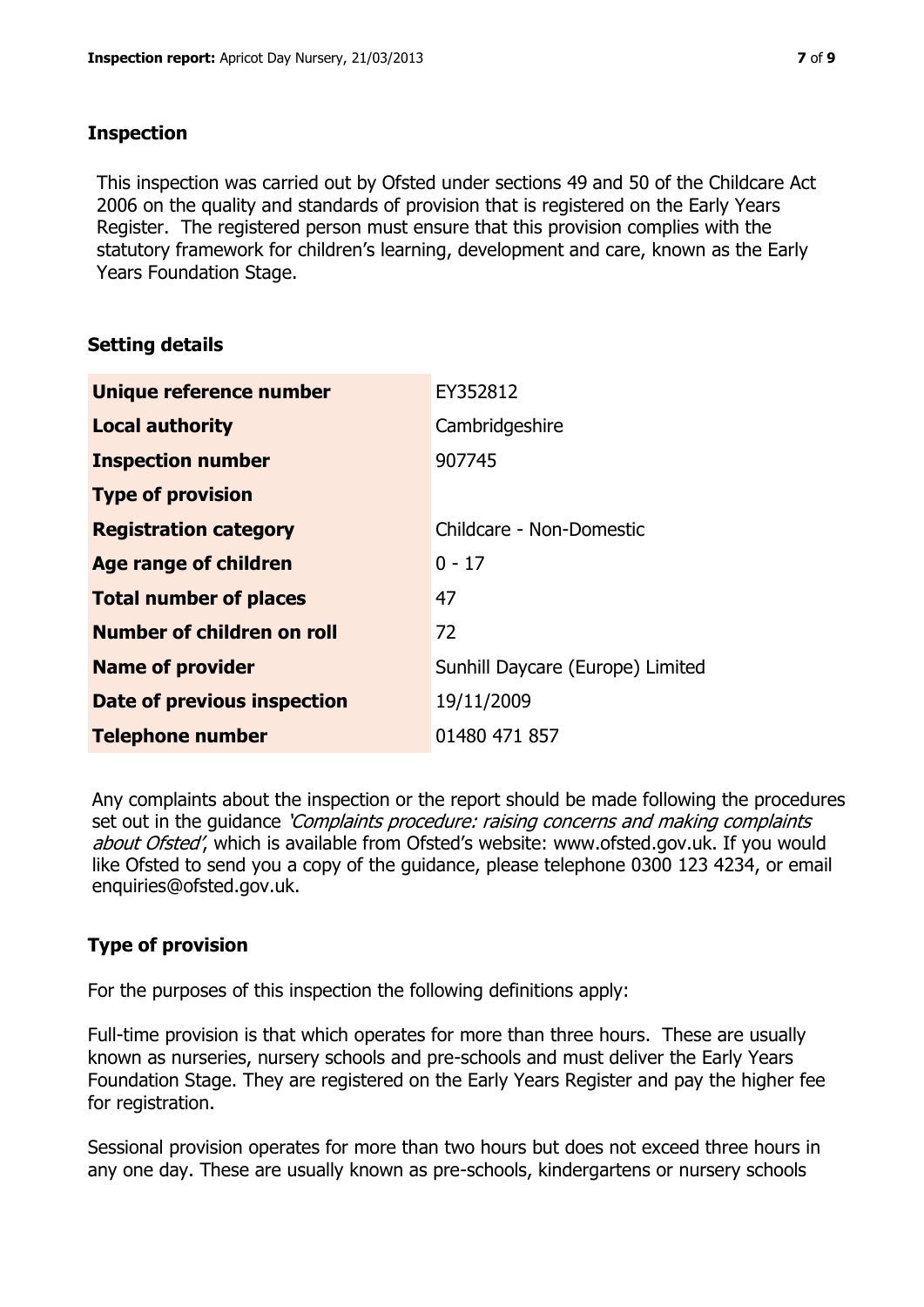and must deliver the Early Years Foundation Stage. They are registered on the Early Years Register and pay the lower fee for registration.

Childminders care for one or more children where individual children attend for a period of more than two hours in any one day. They operate from domestic premises, which are usually the childminder's own home. They are registered on the Early Years Register and must deliver the Early Years Foundation Stage.

Out of school provision may be sessional or full-time provision and is delivered before or after school and/or in the summer holidays. They are registered on the Early Years Register and must deliver the Early Years Foundation Stage. Where children receive their Early Years Foundation Stage in school these providers do not have to deliver the learning and development requirements in full but should complement the experiences children receive in school.